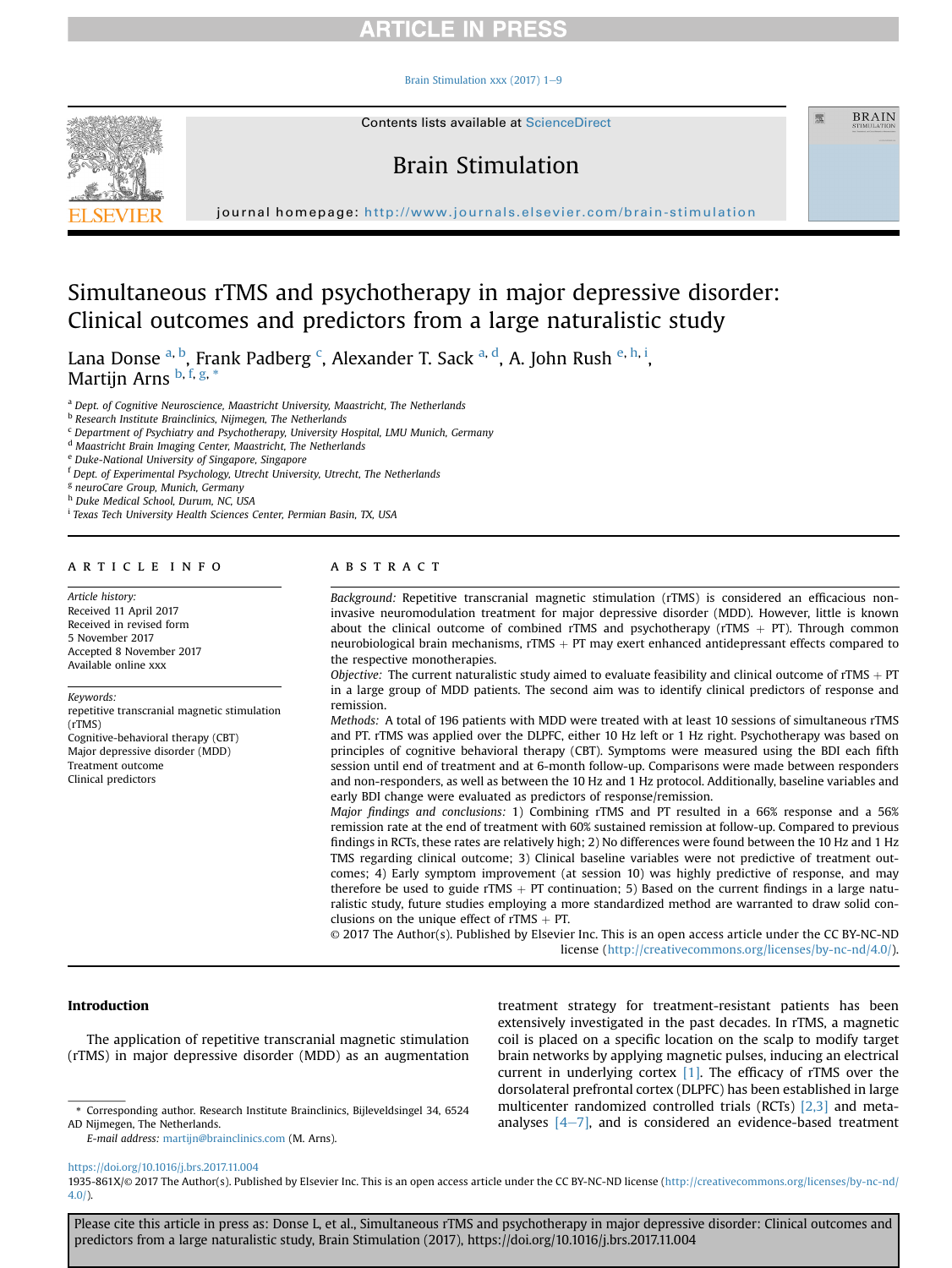2 **L. Donse et al. / Brain Stimulation xxx (2017) 1–9** 

approach for MDD [\[8\].](#page-7-0) A few studies have investigated the generalizability of the effects of rTMS in clinical settings. In a multisite observational study, the response rate in the short term was comparable to those in research populations [\[9\],](#page-7-0) and a 1-year follow-up study of the same population demonstrated that these effects remained similar in the long term [\[10\].](#page-7-0) These studies highlight the clinical significance of rTMS for the treatment of MDD patients. Currently, rTMS is usually applied either as monotherapy or as augmentation to pharmacotherapy. Although response to this approach is better than sham in RCTs, a large proportion of patients does not respond [\[5\]](#page-7-0). It is therefore important to seek optimization of the treatment protocol.

The effects of rTMS are exerted through modulating network connectivity [\[1\]](#page-7-0). MDD is associated with dysregulation of medial/ orbitofrontal networks, including the default mode network (DMN), central executive network (CEN) and salience network  $(SN)[11,12]$ . In these networks, hyperconnectivity between prefrontal and anterior cingulate regions is associated with symptoms of MDD, such as rumination and negative bias [\[13\]](#page-7-0). Numerous studies have shown that connectivity from the DLPFC to the anterior cingulate cortex (ACC) changes as a result of rTMS  $[14]$ . Similarly, symptom changes as a result of psychotherapy (PT) are associated with changes in functional connectivity in fronto-limbic and fronto-cingulate circuitry, particularly from the medial PFC to the ACC and the amygdala [\[15\]](#page-7-0). Thus, both rTMS and PT are targeting the same networks through different pathways, inducing changes through neuroplasticity [\[16,17\].](#page-7-0) These observations give rise to the question whether simultaneous application of rTMS and PT (rTMS  $+$  PT) could lead to more robust and prolonged antidepressant effects.

Such an enhanced effect has been observed in studies combining PT with pharmacotherapy [\[18,19\]](#page-7-0) and rTMS with pharmacotherapy [\[20\]](#page-7-0). Even stronger additive effects may be expected from rTMS  $+$  PT, as both target network plasticity in a similar way through different pathways. Furthermore, PT may be a preferable add-on strategy to rTMS, as it is desirable for many patients to quit medication. The main disadvantages of pharmacological treatment consist of undesirable side effects, cumulative drop-out rates, and non-response in a significant proportion of the patients, as demonstrated in the systematic antidepressant treatment of STAR\*D [\[21\]](#page-7-0). Moreover, psychotherapy is often better tolerated as a next-step treatment than medication augmentation and switch strategies [\[22\].](#page-7-0) Although psychotherapy and medication are equally effective in the short term, follow-up outcomes are favorable for psychotherapy [\[18,19,23\]](#page-7-0). It may therefore be hypothesized that a combination of rTMS and PT could lead to stronger and longer lasting effects, using a well-tolerated treatment approach.

Moreover, non-invasive brain stimulation techniques including rTMS exert effects on cognitive functions that psychotherapy may rely on, such as explicit learning or top-down emotional control [\[24\]](#page-7-0). In neurorehabilitation, combined application of rTMS and cognitive rehabilitation therapies has been shown to result in beneficial effects [\[25\],](#page-7-0) mainly in the motor [\[26\]](#page-7-0) and language domain [\[27,28\]](#page-7-0) as well as unilateral neglect [\[29\]](#page-7-0). A similar effect may apply to the behavioral effect of  $rTMS + PT$  in psychiatry. Indeed, a case report demonstrated that combined rTMS and CBT is feasible and possibly more effective than either treatment alone  $[30]$ , supporting this hypothesis, but no other studies to date have reported on the clinical outcome of this promising approach.

Therefore, the present study aimed to evaluate the feasibility and clinical outcome of the simultaneous application of  $rTMS + PT$ in a large, representative population of MDD patients. The second aim was to identify possible predictors of treatment outcome.

#### Method

#### Design and participants

The current study was a naturalistic open-label study. All patients enrolled at three outpatient mental health care clinics (neuroCare Clinic Nijmegen, neuroCare Clinic The Hague, and Psychologenpraktijk Timmers Oosterhout) between May 2007 and November 2016 were screened for inclusion. Inclusion criteria were 1) a primary diagnosis of non-psychotic MDD or dysthymia, 2)  $BDI \geq 14$  at baseline, 3) treatment with at least 10 sessions of rTMS over the DLPFC or response within these 10 sessions, and 4) informed consent. Exclusion criteria to ensure safety for rTMS were previous ECT treatment, epilepsy, traumatic brain injury, current psychotic disorder, wearing a cardiac pacemaker or metal parts in the head, and current pregnancy.

#### Treatment procedure

Prior to treatment, patients completed an intake procedure, including a structured clinical interview (MINI International Neuropsychiatric Interview (MINI)) [\[31\]](#page-7-0) for the diagnosis of MDD or dysthymia; if the MINI could not be completed due to time limits, patients with a diagnosis in accordance with DSM-IV or DSM-5 criteria obtained elsewhere were considered eligible for treatment as well. In addition, EEG was used to rule out contraindications for rTMS.

All patients were treated with either a high frequency (HF) protocol over the left DLPFC or a low frequency (LF) protocol over the right DLPFC, or both sequentially. rTMS was performed using a Magstim Rapid2 (Magstim Company, Spring Gardens, UK) or a Deymed DuoMag XT-100 stimulator with a figure-of-8 coil, 70 mm diameter. For the HF protocol, rTMS was administered at 10 Hz over the left DLPFC,  $110-120\%$  of the resting motor threshold (MT), 30 trains of 5s duration, inter-train interval (ITI) 30s, 1500 pulses per session. The LF protocol consisted of rTMS at 1 Hz over the right DLPFC,  $110-120\%$  MT,  $120$  trains of 10s duration, ITI 1s, 1200 pulses per session. In case of both protocols, the LF protocol was administered first with a shorter duration of 1000 pulses per session and subsequently the HF protocol at full length. The DLPFC was localized using either the 5-cm rule or the Beam F3/F4 method (see Ref. [\[32\]](#page-7-0) for details).

Furthermore, rTMS treatment was complemented with psychotherapy by a psychologist trained in both rTMS and CBT. The therapist performed psychotherapy while the rTMS protocol was running (as shown in [Fig. 1](#page-2-0)). Psychotherapy always consisted of evidence-based methods, mainly cognitive-behavioral therapy (CBT) [\[33,34\]](#page-7-0), but the specific approach was tailored to the clinical needs of the patient, according to a decision procedure as usual in mental health care, in some cases including other evidence-based techniques indicated for comorbidities such as schema therapy or EMDR. Each treatment session had a total duration of 45 min. An rTMS protocol lasted 20 min, but psychotherapy was continued until 45 min. Sessions took place with a minimum frequency of two to three times per week and a maximum frequency of two per day.

The total number of sessions was guided by clinical decisions and thus varied for each individual patient. Decisions to continue treatment were based on response to treatment (satisfactory or unsatisfactory response could both be a reason to end treatment), clinical evaluation of symptom severity, and the patient's own request. The first decision rule was to continue rTMS if a decrease of at least 20% in BDI score was obtained after 10 sessions; the effect was evaluated each subsequent fifth session. If no response occurred by session 20–25, it was advised to abort treatment. If the BDI indicated remission over the course of sessions, defined as a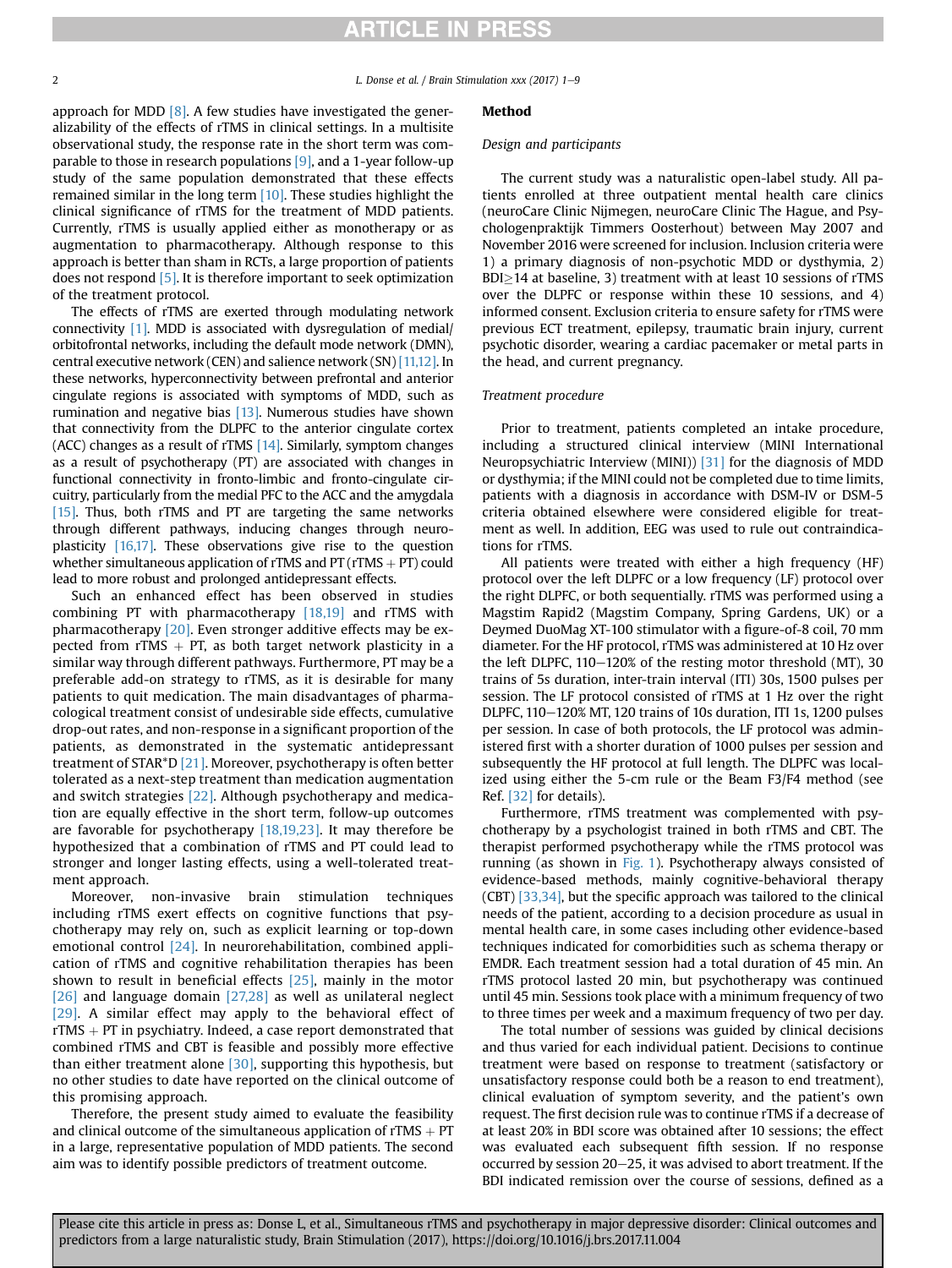#### L. Donse et al. / Brain Stimulation  $xxx$  (2017) 1–9  $3$

<span id="page-2-0"></span>

Fig. 1. This picture shows the setting of rTMS  $+$  PT in which the psychologist (right) performs psychotherapy simultaneously with rTMS.

stable score  $\leq$ 12 for 5 sessions, the patient was given the option to end treatment, phase out sessions (gradually lowering the frequency of sessions) or extend with maintenance sessions (one session each  $6-8$  weeks). However, if the symptoms appeared to be in remission but still showed a remarkable decrease, treatment was continued until BDI scores were stabilizing.

#### Outcome measures

The Beck Depression Inventory, second edition, Dutch version (BDI-II-NL) score was used as primary outcome measure. Response to treatment was defined as  $\geq$ 50% reduction in BDI score from baseline to the last visit; remission as a BDI score  $\leq$  12 [\[35\]](#page-7-0). These definitions were used at the last acute treatment visit to define outcomes.

The Depression, Anxiety and Stress Scale (DASS) [\[36\]](#page-7-0) was used as secondary outcome. The DASS is a self-report questionnaire and consists of three scales: depression (DASS D), anxiety (DASS A), and stress (DASS S). Each scale consists of 14 items with a 4-point severity score, with a maximum total score of 42 on each scale. The patient is asked to fill in the items based on experiences in the previous week.

Both questionnaires were filled out at baseline, each fifth session throughout treatment, at the last visit, and at 6-month followup. For non-responders and drop-outs, the last available BDI score was used as last visit measure (last observation carried forward). For patients receiving maintenance sessions, the measure closest to 6 months after the last visit was used as follow-up score.

#### Analyses

Firstly, to evaluate treatment outcome of rTMS  $+$  PT for the total sample, paired t-tests were used to test changes in BDI and DASS scores from baseline to last visit. Repeated-measures analysis of variance (ANOVA) was used to assess BDI changes over the course of treatment, using the scores of each fifth session. A separate repeated-measures ANOVA was conducted for the group of patients that completed follow-up.

Secondly, comparisons were made between responders and non-responders. Differences in demographic and clinical baseline variables were evaluated using independent samples t-tests for

continuous variables (age, baseline severity) and chi-square tests for categorical variables (gender, rTMS protocol, suicide risk, MINI diagnosis). Mixed design ANOVA with session (baseline/session 10/ last visit) and response (response/non-response) was performed to evaluate differences in symptom severity over the course of treatment. Similarly, a mixed ANOVA was conducted to compare rTMS protocols (LF/HF) over the course of treatment (baseline/session 10/ last visit).

Lastly, clinical baseline variables and early treatment-emergent changes were tested as predictors of treatment (non-)response. Since previous reports suggest that age, age of onset and baseline symptom severity may serve as clinically useful predictors  $[37-39]$  $[37-39]$ , these were selected as candidate variables. Negative predictive values (NPVs) and positive predictive values (PPVs) were calculated for each individual predictor, and if these did not meet a predefined criterion of at least 0.8, combinations of various predictors were used [\[39\].](#page-8-0) Variables meeting the criterion of 0.8 were included in a receiver operating characteristic (ROC) curve to determine sensitivity and specificity. Youden's index  $[40]$  was used to identify possible cut-off values.

### Results

#### Demographic and clinical baseline variables

The total sample consisted of 196 patients, 98 female and 98 male, aged 18-78 (43.2  $\pm$  12.9). Treatment resistance was not systematically recorded, but post-hoc review of the files indicated that >97% of the sample met the criteria of treatment-resistance, defined as at least one previous antidepressant treatment without response. Clinical baseline and treatment variables are specified in [Table 1.](#page-3-0) Patients underwent on average  $20.9$  (SD = 7.5) sessions. Out of 196 patients starting treatment, 179 completed 10 sessions, 106 completed 20 sessions, 22 completed 30 sessions, 6 completed 40 sessions, and 3 continued until 50 or more sessions.

#### Total sample treatment outcome

Mean BDI scores were significantly reduced after rTMS  $+$  PT compared to baseline,  $t(194) = 21.13$ ,  $p < 0.001$ ,  $d = 1.54$ . Similarly, significant reductions were observed at DASS D,  $t(168) = 15.76$ ,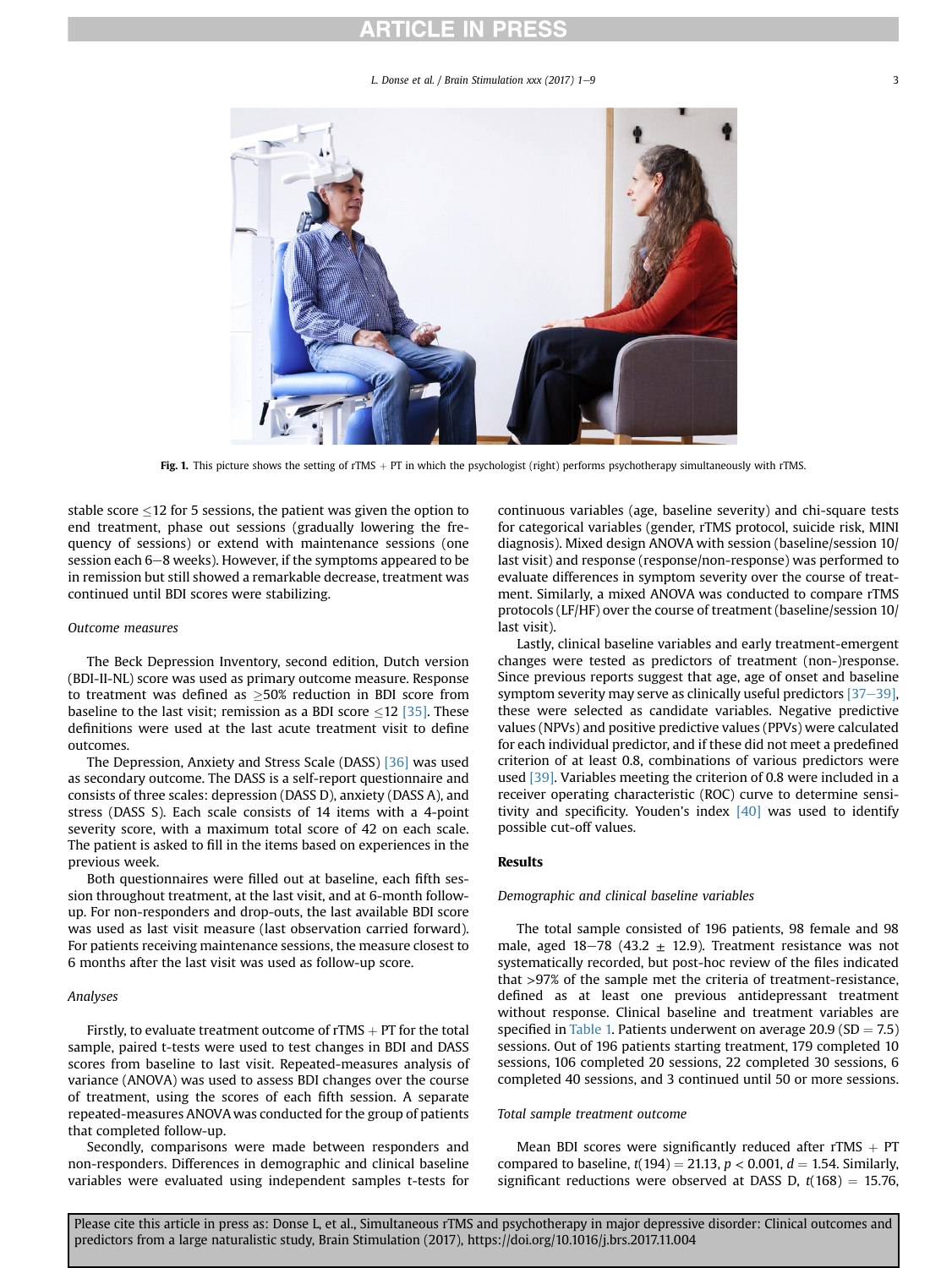<span id="page-3-0"></span>4 **L. Donse et al.** / Brain Stimulation xxx (2017) 1-9

| $\sim$<br>. .<br>$\sim$ |
|-------------------------|
|-------------------------|

Clinical baseline and treatment variables of the total sample (with  $n$  or  $M(SD)$ ).

| Clinical baseline variables              |                                                                        |                    |
|------------------------------------------|------------------------------------------------------------------------|--------------------|
| MINI diagnosis                           | <b>MDD</b>                                                             | 83                 |
|                                          | Dysthymia                                                              | 9                  |
|                                          | MDD and dysthymia                                                      | 24                 |
|                                          | MDD and anxiety disorder                                               | 31                 |
|                                          | MDD, dysthymia, and anxiety                                            | 13                 |
|                                          | MDD and other comorbidity                                              | 14                 |
|                                          | Mixed anxious/depressive disorder                                      |                    |
|                                          | No formal MINI diagnosis, but diagnosis elsewhere conform DSM criteria | 16                 |
| Suicide risk                             | None                                                                   | 50                 |
|                                          | Low                                                                    | 40                 |
|                                          | Moderate                                                               | 42                 |
|                                          | High                                                                   | 27                 |
| Age of onset ( $n = 123$ )               |                                                                        | 24.0(13.0)         |
| Number of previous episodes ( $n = 33$ ) |                                                                        | 5.1(3.9)           |
| <b>Treatment variables</b>               |                                                                        |                    |
| rTMS protocol                            | HF (10 Hz left)                                                        | 74                 |
|                                          | $LF(1 Hz$ right)                                                       | 115                |
|                                          | Both sequentially                                                      | 7                  |
| Treatment site                           | Nijmegen                                                               | 177                |
|                                          | The Hague                                                              | 4                  |
|                                          | Oosterhout                                                             | 15                 |
| Total number of sessions                 |                                                                        | 20.9(7.5)          |
| Maintenance                              | Number of patients                                                     | 39                 |
|                                          | Average number of maintenance sessions                                 | 4.9(2.5)           |
| Relapse                                  | Number of patients reporting relapse                                   | 48                 |
|                                          | Average time from last session to relapse                              | 10.2 (11.9) months |
|                                          | Average number of sessions after relapse                               | 7.1(5.7)           |

 $p < 0.001$ ,  $d = 1.48$ , DASS A,  $t(167) = 13.08$ ,  $p < 0.001$ ,  $d = 1.05$ , and DASS S,  $t(167) = 13.51$ ,  $p < 0.001$ ,  $d = 1.23$ . See Table 1 for mean scores at baseline, the last visit, and the change in these scores. The overall response was a 55.9% reduction in depression severity as measured by BDI. The reduction in BDI over the course of treatment was significant  $F(3.70, 385.01) = 153.36, p < 0.001, \eta^2 = 0.60$ . Posthoc tests showed that BDI score decreased significantly each fifth session over the course of treatment, except for the difference between session 10 and 15 (Fig. 2).

#### Response and remission

Treatment response was defined as  $\geq$ 50% reduction in BDI score from baseline to last visit. Based on this criterion, the sample consisted of 130 responders and 66 non-responders. Thus, the response rate was 66.3%. The remission rate was 56.0%, with 109 out of 196 patients achieving remission (BDI $\leq$ 12).



Fig. 2. BDI change over the course of treatment for the total group ( $N = 196$ ) and the follow-up group ( $n = 73$ ). Error bars represent standard error of the mean (SEM).

No differences between responders and non-responders existed in age (t(194) = 1.32, n.s.), gender ( $\chi^2(1) = 1.34$ , n.s.), diagnosis  $(\chi^2(7) = 6.90, n.s.),$  suicide risk ( $\chi^2(3) = 4.59, n.s.,$ ), or rTMS protocol  $(\chi^2(2) = 0.51, n.s.).$ 

BDI at baseline was significantly higher in non-responders than responders,  $t(194) = 2.21$ ,  $p < 0.05$ ,  $d = 0.3$ , and in non-remitters than remitters,  $t(194) = 5.87$ ,  $p < 0.05$ ,  $d = 0.8$ . A mixed design ANOVA (session  $\times$  response) was used to test differences in BDI over the course of treatment between responders and nonresponders. Measurements of three time points were used: baseline, session 10, and the last visit, as these were available for most patients ( $n = 177$ ; [Table 2](#page-4-0)). A significant main effect over sessions was observed,  $F(1.90, 336.45) = 284.08$ ,  $p < 0.001$ ,  $p^2 = 0.62$ . Overall BDI score was significantly different between responders and nonresponders as well,  $F(1, 177) = 85.06$ ,  $p < 0.001$ ,  $\eta^2 = 0.33$ . Finally, the interaction effect was significant,  $F(1.90, 336.45) = 84.50$ ,  $p < 0.001$ ,  $\eta^2 = 0.32$  ([Fig. 3](#page-4-0)). Repeated contrasts revealed a significant interaction effect from baseline to session 10,  $F(1, 177) = 34.50$ ,  $p < 0.001$ ,  $\eta^2 = 0.16$ , as well as from session 10 to the last visit  $F(1, 1)$  $177$ ) = 54.26, p < 0.001,  $\eta^2$  = 0.24.

#### LF vs. HF rTMS protocol

A mixed design ANOVA (session  $\times$  protocol) was used to test changes in BDI over the course of treatment between patients treated with the HF and LF protocol. Patients treated with both protocols were excluded from this analysis, as this subgroup was very small ( $n = 7$ ). Again, measurements of three time points were used: baseline, session 10, and last visit [\(Table 2\)](#page-4-0). A significant main effect of session was observed,  $F(1.80, 306.44) = 253.90, p < 0.001$ ,  $\eta^2$  = 0.60. No differences in overall BDI score were found between the HF and LF protocol groups,  $F(1, 170) = 0.73$ ,  $p = 0.39$ . Finally, no interaction effect was found,  $F(1.80, 306.44) = 0.59$ ,  $p = 0.50$  ([Fig. 3\)](#page-4-0).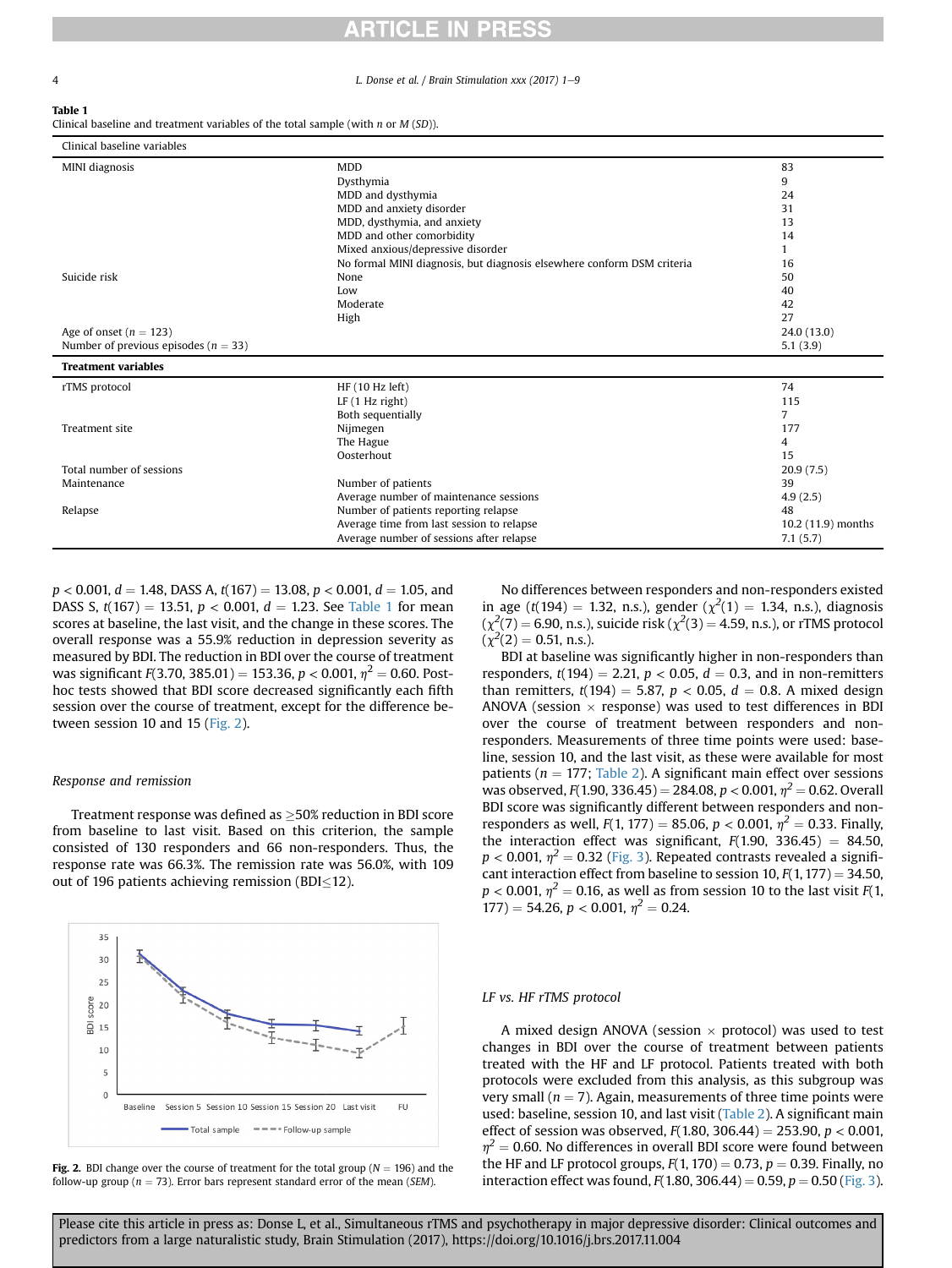# CLE

#### L. Donse et al. / Brain Stimulation  $xxx$  (2017) 1–9  $5$

#### <span id="page-4-0"></span>Table 2

BDI and DASS scores of the total group ( $n = 196$ ), responders vs. non-responders, HF vs. LF protocol, and the follow-up sample ( $n = 73$ ).

|                                                     |                | Baseline                                             | Session 10                | Last visit                                          | Change                                              | % change                                                  |
|-----------------------------------------------------|----------------|------------------------------------------------------|---------------------------|-----------------------------------------------------|-----------------------------------------------------|-----------------------------------------------------------|
| Total sample                                        |                |                                                      |                           |                                                     |                                                     |                                                           |
| <b>BDI</b><br>DASS D<br>DASS A<br>DASS <sub>S</sub> |                | 31.3(10.0)<br>28.6(10.0)<br>13.7(8.7)<br>22.4 (10.5) | 17.9(11.2)                | 14.1 (12.2)<br>12.1 (11.7)<br>5.6(6.5)<br>10.1(8.7) | 17.2(11.3)<br>16.1 (13.3)<br>8.1(8.1)<br>11.8(11.3) | 55.9 (34.3)<br>49.3 (75.1)<br>55.1 (53.6)<br>39.7 (107.5) |
| <b>BDI</b>                                          | R<br><b>NR</b> | 30.2(9.1)<br>33.2 (11.6)                             | 14.0(8.7)<br>25.4 (11.7)  | 7.3(5.67)<br>27.2 (10.4)                            | 22.8(7.7)<br>5.8(8.9)                               | 76.2 (15.0)<br>15.0(24.5)                                 |
| <b>BDI</b>                                          | HF<br>LF       | 29.9(8.9)<br>31.5(10.3)                              | 17.4 (10.5)<br>17.7(11.3) | 12.8(10.6)<br>14.7 (12.7)                           | 17.2(11.6)<br>16.7(11.1)                            | 56.7 (34.3)<br>54.8 (35.1)                                |
| Follow-up sample                                    |                |                                                      |                           |                                                     |                                                     |                                                           |
|                                                     |                | <b>Baseline</b>                                      | <b>Session 10</b>         | Last visit                                          | <b>Follow-up</b>                                    | % change                                                  |
| <b>BDI</b><br>DASS D<br>DASS A<br>DASS <sub>S</sub> |                | 29.4(9.3)<br>27.0(10.3)<br>14.1(9.1)<br>22.3(10.7)   | 13.5(8.2)                 | 8.0(7.1)<br>6.5(6.6)<br>4.0(4.4)<br>7.3(6.2)        | 13.8 (11.4)<br>11.8(11.5)<br>7.2(7.5)<br>12.5(10.4) | 51.3(41.9)<br>52.8(45.1)<br>27.7 (145.1)<br>33.7 (64.3)   |



Fig. 3. Differences in BDI score over time between responders and non-responders (a) and patients treated with HF and LF rTMS protocol (b). Error bars represent SEM.

#### Maintenance and relapse

A total of 39 patients underwent maintenance sessions, with an average of 4.9 sessions ([Table 1\)](#page-3-0). These maintenance sessions were performed with a frequency of once every  $6-8$  weeks. Furthermore, 48 patients reported relapse and 42 of those came back for rTMS treatment. In this group, relapse occurred on average at 10.23 months after the last visit. Patients who came back for rTMS



Fig. 4. Changes in BDI over time for the follow-up sample and for patients who received maintenance sessions versus those who did not. Error bars represent SEM.

treatment after relapse underwent 7.12 additional sessions on average.

#### Follow-up

Seventy-three patients completed BDI and DASS at 6-month follow-up (Table 2). A repeated-measures ANOVA showed significant differences from baseline to each fifth session until session 20, last visit, and follow-up,  $F(2.90, 145.22) = 69.65, p < 0.001$ ,  $\eta^2$  = 0.58. Scores at follow-up were slightly higher than at the last visit, but remained significantly lower than at baseline [\(Fig. 2](#page-3-0)).

In the follow-up group, 46 (63.0%) were responders. Out of 66 initial responders at end of treatment, 43 (65.2%) retained response at follow-up. Thirty-nine (53.4%) patients were in remission at follow-up; out of 60 remitters at end of treatment, 36 (60.0%) still met remission criteria after 6 months.

No valid comparison of follow-up data could be made between responders and non-responders, since only 7 of the nonresponders completed follow-up. When comparing patients who received maintenance treatment to those who did not, there was a significant difference between groups,  $F(1, 71) = 8.22$ ,  $p < 0.01$ ,  $\eta^2$  = 0.10. No time  $\times$  maintenance interaction was found, F(2.13,  $151.29$ ) = 0.50,  $p = 0.62$ . Patients who received maintenance sessions had a higher score over sessions than those who did not (Fig. 4), possibly indicating that those with higher severity throughout treatment were more likely to receive maintenance treatment.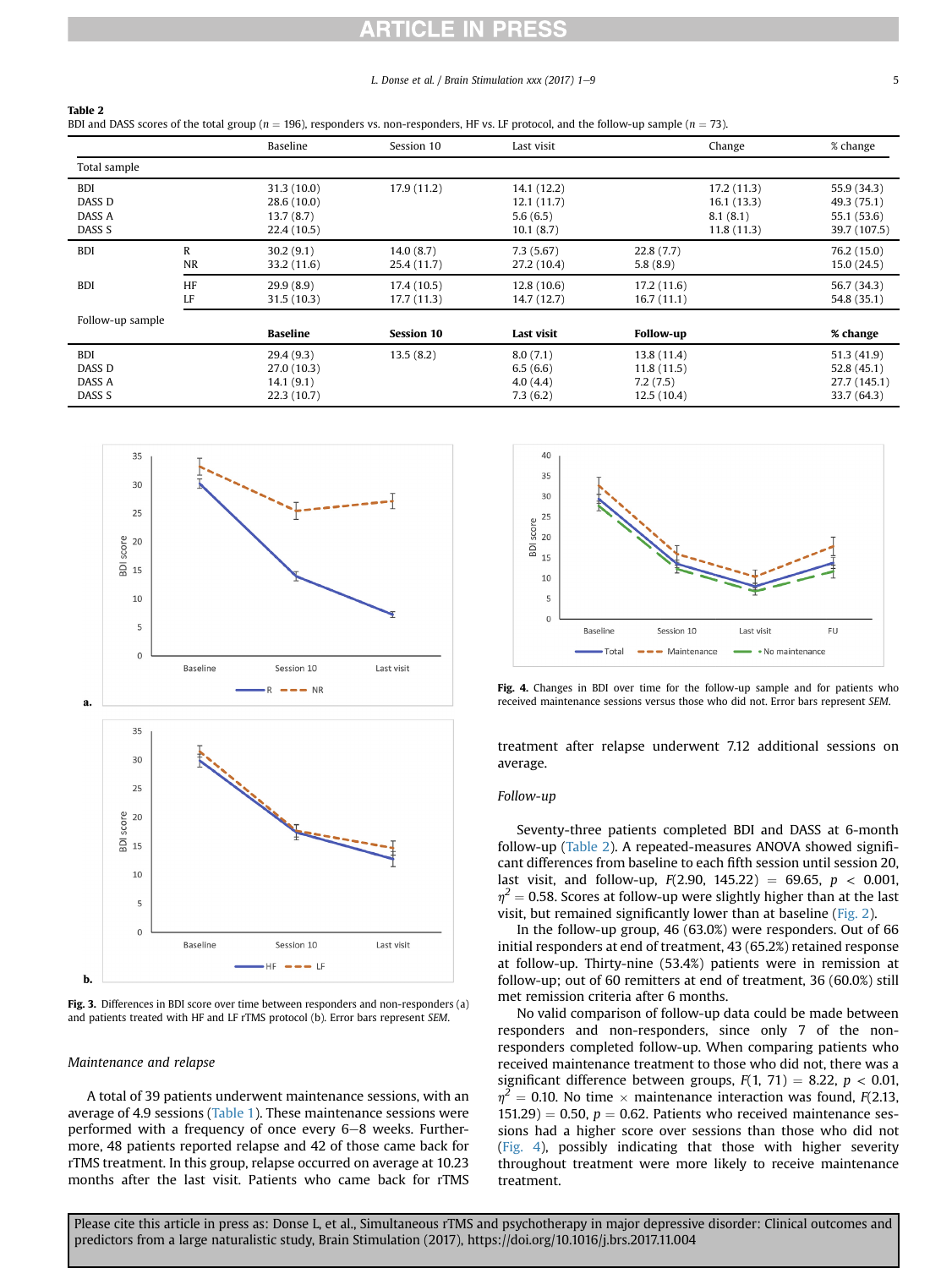6 **Calculation 2018** L. Donse et al. / Brain Stimulation xxx (2017) 1–9

#### Response prediction

Clinical baseline variables and early treatment-emergent changes were tested as predictors of successful treatment response and remission. NPVs and PPVs were calculated for each individual predictor based on discriminant analyses, and if these did not meet the criterion of at least 0.8, combinations of clinical baseline predictors with early treatment change were used.

No individual clinical baseline predictor reached a PPV or NPV of 0.8 (Supplement 1). Change in BDI from baseline to session 10 resulted in a satisfactory PPV, but not NPV for response. Combinations of the clinical baseline variables with change in BDI early in treatment did not result in satisfactory NPVs either. In other words, change in symptom severity from baseline to session 10 can serve as a useful treatment-emergent predictor of treatment response, but none of the individual or combined clinical variables can predict non-response. For BDI percentage change at session 10, an ROC curve was computed, which resulted in an area under the curve (AUC) of 0.796 (Fig. 5). Thus, this model discriminated well between responders and non-responders; therefore, sensitivity and specificity as well as Youden's index for possible cut-off points were calculated (Supplement 2).

The cut-off value that discriminated best between responders and non-responders was a reduction in BDI score of at least 40% at session 10, with a sensitivity of 71.2% and a specificity of 75.0%,  $J = 0.462$ .

As for prediction of remission, none of the individual predictors were clinically meaningful according to the predefined cut-off of 0.8 (Supplement 1). A satisfactory NPV was found for the combination of BDI change from baseline to session 10, baseline severity, and age of onset. However, combining these variables in an ROC curve (Fig. 5) resulted in an AUC of 0.670, indicating that the discriminating value of this model remained poor.

#### Discussion

The aim of the present study was to evaluate the clinical outcome of rTMS treatment combined with psychotherapy in a large, representative population of MDD patients. Most importantly, the results demonstrate a remission rate of 56% compared to earlier studies of rTMS monotherapy with remission rates up to 37% [\[9,39\].](#page-7-0) In addition, a response rate of 66% was found, compared to 29–58% in monotherapy studies  $[9,38]$ . This outcome is promising, since the high remission rate suggests an additional and clinically meaningful effect of simultaneous rTMS and psychotherapy beyond either treatment strategy alone. However, as valid comparisons with previous studies are not possible due to differences in

outcome measures and procedure, future studies performing direct comparisons of rTMS monotherapy and rTMS  $+$  PT are strongly warranted.

The question remains whether the combination of rTMS and psychotherapy results in an enhanced effect through neuroplasticity as hypothesized, or whether it is merely a dose-response relationship. The combination of two treatment strategies can be interpreted as an increase in dose. In the current study, no standard 'dosages' in the form of total treatment duration or a standardized number of sessions per week were applied, albeit in comparison to the FDA approved rTMS protocol of 3000 pulses per session, the TMS dose in this study was at a relatively low 1200-1500 pulses per session. Future studies could incorporate and compare different standardized operationalizations of dosage to rule out this explanation for the relatively high response and remission rates.

Moreover, imaging studies could shed more light on the question whether the enhanced effect is dependent on changes in brain network connectivity through different pathways. Advances in imaging technology allow for the simultaneous application of noninvasive brain stimulation (NIBS) and fMRI or EEG [\[41,42,53\]](#page-8-0). These methods could be used to provide insight into the effects that are elicited by each treatment approach and their interaction, both at the time of stimulation and over the course of treatment. Theoretically, effects of rTMS and PT may synergistically interact, but also negatively interfere with each other  $[24]$ . This may be observed on a functional level, where cognitive domains involved in PT may be strengthened by rTMS: e.g. 1 Hz rTMS of the right DLPFC may enhance episodic memories through reconsolidation in healthy subjects [\[54\].](#page-8-0) Thus, by combining NIBS and PT, it may be possible to dismantle cognitive components of PT in terms of their underlying physiology.

Neuroimaging studies in depression, however, do not suggest that fMRI connectivity networks and hubs where rTMS and CBT (but also pharmacotherapy) show their modulatory action, do simply overlap [\[52,55\]](#page-8-0). Innovative approaches are needed to investigate in more detail differences and potential synergistic effects between rTMS plus PT vs. rTMS and PT monotherapy: e.g. 1) EEG connectivity analyses applied to the specific DLPFC-sgACC network implicated in MDD and treatment response (e.g. see [\[51\]:](#page-8-0) and [\[2\]](#page-7-0)) more advanced data driven network connectivity approaches to obtain biotypes of response to various rTMS approaches (e.g. see Ref. [\[52\]\)](#page-8-0).

Results at 6-month follow-up suggest a relatively stable effect on the long term, with symptom severity slightly higher than at the last visit, but significantly lower than at baseline. Moreover, 63% of the follow-up sample still met response criteria and 53% met remission criteria. Although this outcome might be biased since



Fig. 5. ROC curves of the discriminant models predicting response with BDI change at session 10 (left) and predicting non-remission with a combination of BDI change at session 10, BDI baseline severity and age of onset (right).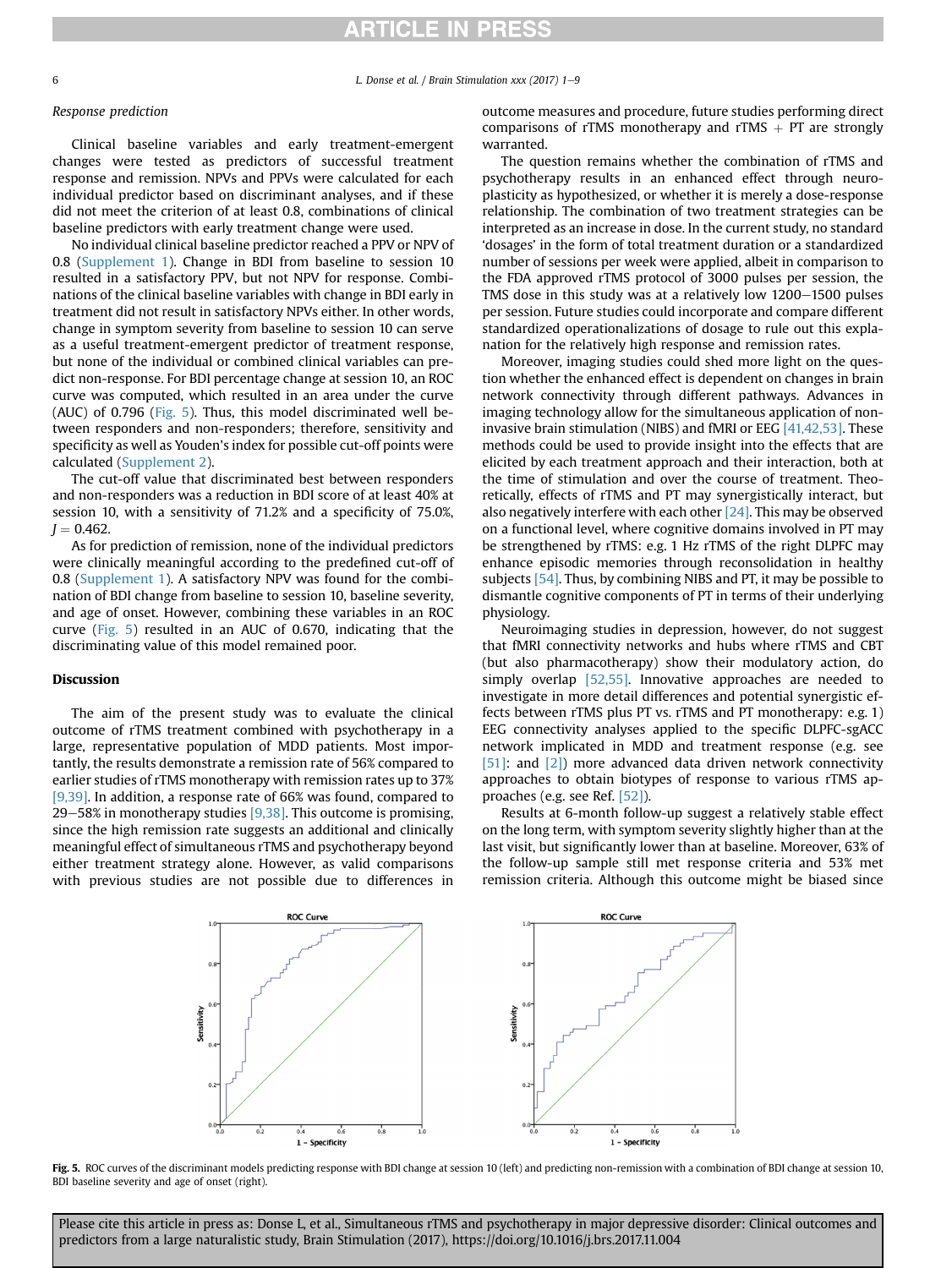mainly responders were likely to return follow-up questionnaires, it suggests that rTMS  $+$  PT results in a sustainable reduction of depressive symptoms. The results of the current study are comparable to an earlier report on long-term outcome of rTMS treatment in a naturalistic setting, in which sustained response was found in 56.8% of the patients and sustained remission in 50% [\[10\];](#page-7-0) in the current sample, these percentages were 65.2% and 60%, respectively. Compared to long-term outcome in primary care, in which 25% of patients typically achieve and maintain remission up to 18 months after treatment  $[43]$ , and to antidepressant medication with remission rates of  $13-36.8\%$  after one year  $[44]$ , outcomes of rTMS treatment at follow-up can be considered favorable. The question whether the combination with psychotherapy has an additional effect in the long term remains to be answered in future studies using head-to-head comparison.

Within the follow-up sample, patients who received maintenance sessions had significantly more severe depressive symptoms throughout treatment than patients who did not. This is probably the result of selection bias, where patients with more severe symptoms and higher relapse risks are more frequently advised to continue with maintenance sessions after treatment. The current study cannot rule out the potential incremental value of maintenance sessions because of the difference in symptom severity between those groups; an RCT would be necessary to draw solid conclusions. Earlier reports do suggest that additional rTMS sessions are associated with prolonged treatment effects [\[45\];](#page-8-0) therefore, future studies should use a systematic follow-up procedure when evaluating maintenance sessions.

Prediction of treatment outcome based on clinical variables was performed using NPVs and PPVs with a predefined criterion of 0.8. None of the individual clinical baseline variables met this criterion, underscoring the emerging idea that clinical factors alone are not sufficient to predict treatment response [\[38\],](#page-7-0) and that predictions based on biological factors may be more informative and have greater clinical utility [\[46,47\].](#page-8-0) Change in symptom severity early in treatment could predict positive treatment response; moreover, only the combination of baseline severity, age of onset, and change in symptom severity after 10 sessions could predict non-remission. This is also in line with previous studies showing that early symptom change combined with clinical factors have a clinically meaningful predictive value [\[39\].](#page-8-0) These results suggest that response and remission cannot be predicted at baseline, but after 10 sessions of treatment, change in symptoms may be used as a sufficiently strong predictor of response to make clinical decisions. This is highly relevant in the application of rTMS, since it could be used as to guide treatment decisions to continue or discontinue rTMS treatment and hence help improve the cost-to-benefit ratio for rTMS.

An example of how BDI change early in treatment may guide treatment decisions is to use the percentage change to predict positive response. In the current sample, a reduction of at least 40% at session 10 discriminated best between responders and nonresponders. Therefore, patients who have achieved less than 40% change at session 10 may be advised to proceed with add-on strategies such as using bilateral rTMS (sequential HF and LF). The efficacy of such strategies and decision rules should be evaluated in future clinical studies.

An additional finding that may guide clinical decisions is that no differences in clinical outcome were found between patients treated with the HF and the LF protocol. This is an especially important finding; as LF rTMS is better tolerated by patients and is considered a safer protocol  $[48,49]$ , the application of this protocol in clinical practice may be preferable. Although reports on clinical guidelines suggest that stronger evidence exists for the efficacy of HF rTMS, this is mainly attributable to the smaller number of placebo-controlled studies into LF rTMS [\[8\]](#page-7-0) and recent adequately powered RCTs demonstrate no substantial differences [\[50\].](#page-8-0)

Limitations of the current study include some of the points mentioned above, such as the lack of a direct comparison between rTMS only,  $rTMS + PT$  and psychotherapy only, and the lack of nonresponders participating in the follow-up sample. In addition, some clinical factors that may affect treatment outcome were not systematically registered, such as level of treatment-resistance and chronicity. Post-hoc review of patient files revealed that more than 97% of patients in our sample would have met eligibility criteria similar to the FDA regulations for rTMS, meaning that they had undergone at least one failed antidepressant treatment. In this sense, our sample may be rather comparable to previous randomized controlled rTMS studies  $[2,3]$ . However, it is recommended for future studies to systematically measure clinical variables, including treatment resistance in order to also quantitatively analyse the relationship between level of previous treatment resistance and TMS treatment response. In addition, considering that current findings were obtained in a naturalistic setting in which external validity is high but internal validity and reliability are limited, replication of our findings in randomized controlled trials is mandatory.

In conclusion, the main additional effect of  $rTMS + PT$  appears to be a considerable remission rate at the end of treatment. These effects were sustainable in most patients, and favorable compared to long-term outcomes of other treatment approaches, especially considering the high level of treatment resistance of this population. Thus, the outcome of rTMS with simultaneous psychotherapy can be considered clinically meaningful. Clear clinical guidelines can be derived from these findings. Firstly, rTMS can be combined with psychotherapy to achieve a higher likelihood of remission  $$ although future studies using a more standardized approach than in the current naturalistic study are necessary to provide more clarity on the role of clinical factors such as treatment resistance. In addition, as HF and LF are equally effective, LF may be preferred as patient tolerability and safety of this protocol is higher. Finally, change in symptoms after session 10 may guide clinical decisions in the continuation of treatment, with larger reductions predicting positive response. Further investigation in RCTs performing direct comparisons with either therapy alone, as well as studies into the working mechanism and prediction of treatment response are warranted to optimize its application.

#### Disclosures

MA reports options from Brain Resource (Sydney, Australia); he is director and owner of Research Institute Brainclinics, a minority shareholder in neuroCare Group (Munich, Germany), and a coinventor on 4 patent applications (A61B5/0402; US2007/0299323, A1; WO2010/139361 A1) related to EEG, neuromodulation and psychophysiology, but does not own these nor receives any proceeds related to these patents; Research Institute Brainclinics received funding from Brain Resource (Sydney, Australia) and neuroCare Group (Munich, Germany), and equipment support from Deymed, neuroConn and Magventure, however data analyses and writing of this manuscript were unconstrained.

AJR reports consulting fees from the American Psychiatric Association, Brain Resource Ltd., Compass Inc., Curbstone Consultant LLC., Eli Lilly, Emmes Corp., Liva-Nova, Lundbeck A/S, National Institute of Drug Abuse, Taj Medical, Santium Inc., Sunovion, Taj Medical, Takeda USA; speaking fees from Live Nova; royalties from Guilford Publications and the University of Texas Southwestern Medical Center.

FP has received speaker's honorarium from Mag&More GmbH (Munich, Germany) and the neuroCare Group (Munich, Germany)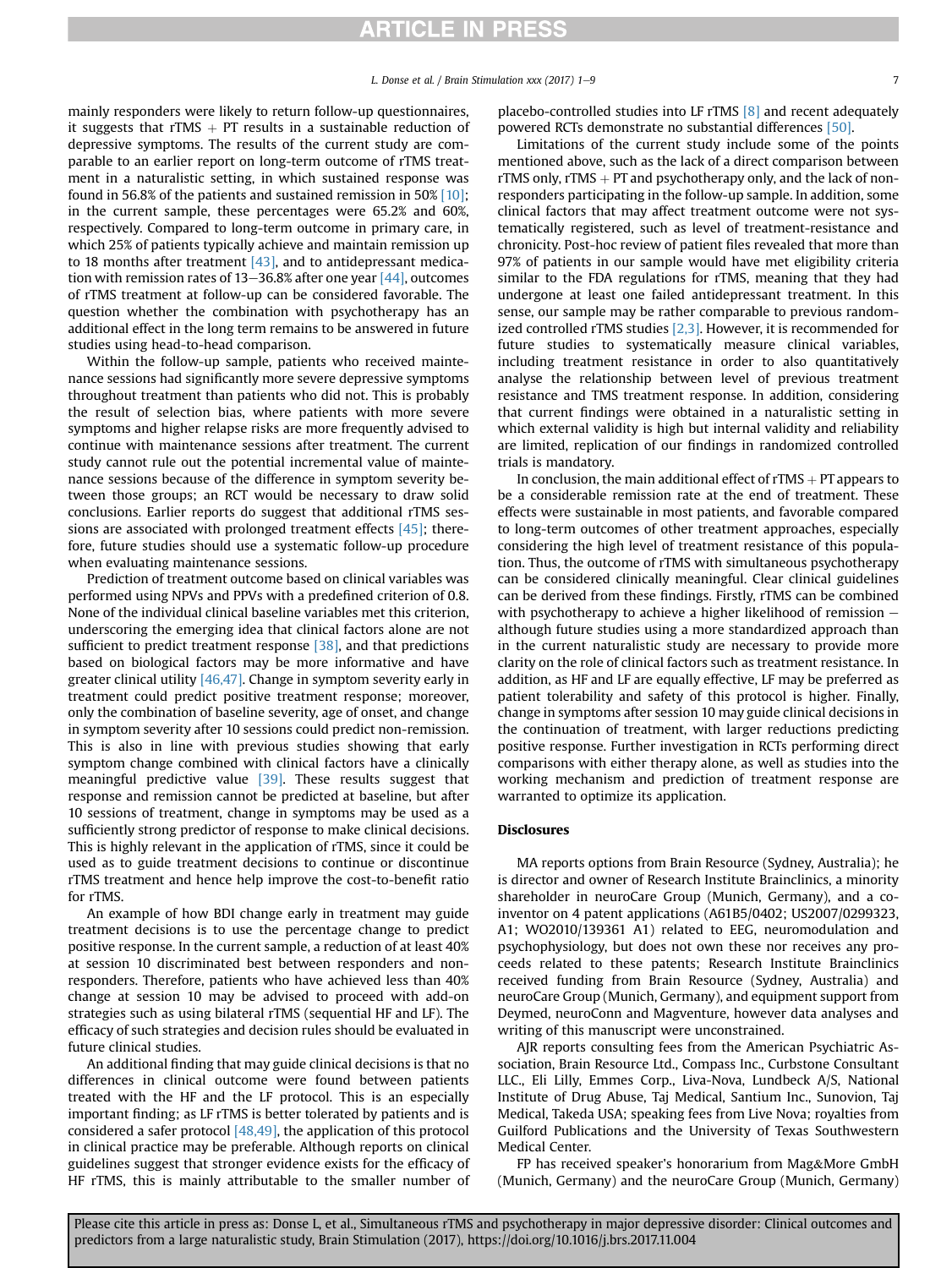<span id="page-7-0"></span>8 **B L.** Donse et al. */* Brain Stimulation xxx (2017) 1–9

as well as support with equipment from the neuroCare Group, Mag&More GmbH and Brainsway Inc. (Jerusalem, Israel).

#### Acknowledgements

We would like to thank Vera Kruiver, Rosalinde van Ruth, Marleen Stam, Maaike Moolenaar, Sanne Bongers, Myrthe van Eerdt, Dagmar Timmers, Inge Janssen-Bouwmeester and Nicole van Merode for support and collecting the data used in this study and Noralie Krepel for support in the revision of this manuscript.

#### Appendix A. Supplementary data

Supplementary data related to this article can be found at [https://doi.org/10.1016/j.brs.2017.11.004.](https://doi.org/10.1016/j.brs.2017.11.004)

#### References

- [1] Ridding MC, Rothwell JC. Is there a future for therapeutic use of transcranial magnetic stimulation? Nat Rev Neurosci 2007;8(7):559-67. [https://doi.org/](https://doi.org/10.1038/nrn2169) [10.1038/nrn2169](https://doi.org/10.1038/nrn2169).
- [2] George MS, Lisanby SH, Avery D, McDonald WM, Durkalski V, Pavlicova M, et al. Daily left prefrontal transcranial magnetic stimulation therapy for major depressive disorder: a sham-controlled randomized trial. Arch Gen Psychiatry 2010;67(5):507-16. <https://doi.org/10.1001/archgenpsychiatry.2010.46>
- [3] O'Reardon JP, Solvason HB, Janicak PG, Sampson S, Isenberg KE, Nahas Z, et al. Efficacy and safety of transcranial magnetic stimulation in the acute treatment of major depression: a multisite randomized controlled trial. Biol Psychiatry 2007;62(11):1208-16. [https://doi.org/10.1016/j.biopsych.2007.01.018.](https://doi.org/10.1016/j.biopsych.2007.01.018)
- [4] Gaynes BN, Lloyd SW, Lux L, Gartlehner G, Hansen RA, Brode S, et al. Repetitive transcranial magnetic stimulation for treatment-resistant depression: a systematic review and meta-analysis. J Clin Psychiatry 2014;75(5):477-89. [https://doi.org/10.4088/JCP.13r08815.](https://doi.org/10.4088/JCP.13r08815)
- [5] Berlim MT, Van den Eynde F, Jeff Daskalakis Z. Clinically meaningful efficacy and acceptability of low-frequency repetitive transcranial magnetic stimulation (rTMS) for treating primary major depression: a meta-analysis of ran-<br>domized, double-blind and sham-controlled trials. domized, double-blind and sham-controlled trials.<br>Neuropsychopharmacology 2013;38(4):543–51. [https://doi.org/10.1038/](https://doi.org/10.1038/npp.2012.237) npp.2012.23<sup>7</sup>
- [6] Schutter DJLG. Quantitative review of the efficacy of slow-frequency magnetic brain stimulation in major depressive disorder. Psychol Med  $2010:1-7$ . <https://doi.org/10.1017/S003329171000005X>.
- [7] Schutter DJLG. Antidepressant efficacy of high-frequency transcranial magnetic stimulation over the left dorsolateral prefrontal cortex in double-blind sham-controlled designs: a meta-analysis. Psychol Med 2009;39:65-75. <https://doi.org/10.1017/S0033291708003462>.
- [8] Lefaucheur J-P, André-Obadia N, Antal A, Ayache SS, Baeken C, Benninger DH, et al. Evidence-based guidelines on the therapeutic use of repetitive transcranial magnetic stimulation (rtms). Clin Neurophysiol 2014;125(11):<br>2150—206.[https://doi.org/10.1016/j.clinph.2014.05.021.](https://doi.org/10.1016/j.clinph.2014.05.021)
- [9] Carpenter LL, Janicak PG, Aaronson ST, Boyadjis T, Brock DG, Cook IA, et al. Transcranial magnetic stimulation (TMS) for major depression: a multisite, naturalistic, observational study of acute treatment outcomes in clinical practice. Depress Anxiety 2012;29(7):587-96. [https://doi.org/10.1002/](https://doi.org/10.1002/da.21969) [da.21969.](https://doi.org/10.1002/da.21969)
- [10] Dunner DL, Aaronson ST, Sackeim HA, Janicak PG, Carpenter LL, Boyadjis T, et al. A multisite, naturalistic, observational study of transcranial magnetic stimulation for patients with pharmacoresistant major depressive disorder: durability of benefit over a 1-year follow-up period. J Clin Psychiatry 2014;75(12):1394-401. https://doi.org/10.4088/JCP.13m0897
- [11] Drevets WC, Price JL, Furey ML. Brain structural and functional abnormalities in mood disorders: implications for neurocircuitry models of depression. Brain Struct Funct 2008;213(1-2):93-118. [https://doi.org/10.1007/s00429-](https://doi.org/10.1007/s00429-008-0189-x) 008-0189-x
- [12] Mayberg HS. Modulating dysfunctional limbic-cortical circuits in depression: towards development of brain-based algorithms for diagnosis and optimised treatment. Br Med Bull 2003;65:193-207. [https://doi.org/10.1093/bmb/](https://doi.org/10.1093/bmb/ldg65.193) [ldg65.193](https://doi.org/10.1093/bmb/ldg65.193).
- [13] Williams LM. Precision psychiatry: a neural circuit taxonomy for depression and anxiety. Lancet Psychiatry 2016;3(5):472-80. [https://doi.org/10.1016/](https://doi.org/10.1016/s2215-0366(15)00579-9) [s2215-0366\(15\)00579-9.](https://doi.org/10.1016/s2215-0366(15)00579-9)
- [14] [Paus T, Barrett J. Transcranial magnetic stimulation \(TMS\) of the human](http://refhub.elsevier.com/S1935-861X(17)30960-9/sref14) [frontal cortex: implications for repetitive TMS treatment of depression.](http://refhub.elsevier.com/S1935-861X(17)30960-9/sref14) Psychiatry Neurosci 2004;29(4):268-[79.](http://refhub.elsevier.com/S1935-861X(17)30960-9/sref14)
- [15] Yoshimura S, Okamoto Y, Matsunaga M, Onoda K, Okada G, Kunisato Y, et al. Cognitive behavioral therapy changes functional connectivity between medial prefrontal and anterior cingulate cortices. J Affect Disord 2017;208:610-4. <https://doi.org/10.1016/j.jad.2016.10.017>.
- [16] Clark L, Chamberlain SR, Sahakian BJ. Neurocognitive mechanisms in depression: implications for treatment. Annu Rev Neurosci 2009;32:57-74. [https://doi.org/10.1146/annurev.neuro.31.060407.125618.](https://doi.org/10.1146/annurev.neuro.31.060407.125618)
- [17] Cramer SC, Sur M, Dobkin BH, O'Brien C, Sanger TD, Trojanowski JQ, et al. Harnessing neuroplasticity for clinical applications. Brain 2011;134(Pt 6): 1591e609. <https://doi.org/10.1093/brain/awr039>.
- [18] Cuijpers P, Smit F, Bohlmeijer E, Hollon SD, Andersson G, Efficacy of cognitivebehavioural therapy and other psychological treatments for adult depression: meta-analytic study of publication bias. Br J Psychiatry 2010;196:173-8. [https://doi.org/10.1192/bjp.bp.109.066001.](https://doi.org/10.1192/bjp.bp.109.066001)
- [19] Kamenov K, Twomey C, Cabello M, Prina AM, Ayuso-Mateos JL. The efficacy of psychotherapy, pharmacotherapy and their combination on functioning and quality of life in depression: a meta-analysis. Psychol Med  $2016:1-12$ . [https://](https://doi.org/10.1017/S0033291716002774) [doi.org/10.1017/S0033291716002774](https://doi.org/10.1017/S0033291716002774).
- [20] Berlim MT, Van den Eynde F, Daskalakis ZJ. High-frequency repetitive transcranial magnetic stimulation accelerates and enhances the clinical response to antidepressants in major depression: a meta-analysis of randomized, doubleblind, and sham-controlled trials. J Clin Psychiatry 2013;74(2):e122-9. <https://doi.org/10.4088/JCP.12r07996>.
- [21] Warden D, Rush AJ, Trivedi MH, Fava M, Wisniewski SR. The STAR\*D project results: a comprehensive review of findings. Curr Psychiatry Rep 2007;9(6):<br>449–59. [https://doi.org/10.1007/s11920-007-0061-3.](https://doi.org/10.1007/s11920-007-0061-3)
- [22] Thase ME, Friedman ES, Biggs MM, Wisniewski SR, Trivedi MH, Luther JF, et al. Cognitive therapy versus medication in augmentation and switch strategies as second-step treatments: a STAR\*D report. Am J Psychiatry 2007;164(5): 739–52. <https://doi.org/10.1176/appi.ajp.164.5.739>.
- [23] Turner EH, Matthews AM, Linardatos E, Tell RA, Rosenthal R. Selective publication of antidepressant trials and its influence on apparent efficacy. N Engl J Med 2008;358(3):252-60. https://doi.org/10.1056/NEJMsa065779
- [24] Bajbouj M, Padberg F. A perfect match: noninvasive brain stimulation and psychotherapy. Eur Arch Psychiatry Clin Neurosci 2014;264(Suppl 1):S27-33. [https://doi.org/10.1007/s00406-014-0540-6.](https://doi.org/10.1007/s00406-014-0540-6)
- [25] Tsagaris KZ, Labar DR, Edwards DJ. A framework for combining rtms with behavioral therapy. Front Syst Neurosci 2016;10:82. [https://doi.org/10.3389/](https://doi.org/10.3389/fnsys.2016.00082) [fnsys.2016.00082.](https://doi.org/10.3389/fnsys.2016.00082)
- [26] Barros Galvão SC, Borba Costa dos Santos R, Borba dos Santos P, Cabral ME, Monte-Silva K. Efficacy of coupling repetitive transcranial magnetic stimulation and physical therapy to reduce upper-limb spasticity in patients with stroke: a randomized controlled trial. Arch Phys Med Rehabil 2014;95(2): 222e9. [https://doi.org/10.1016/j.apmr.2013.10.023.](https://doi.org/10.1016/j.apmr.2013.10.023)
- [27] Naeser MA, Martin PI, Ho M, Treglia E, Kaplan E, Bashir S, et al. Transcranial magnetic stimulation and aphasia rehabilitation. Arch Phys Med Rehabil 2012;93(1 Suppl):S26-34. https://doi.org/10.1016/j.apmr.2011.04.026
- [28] Rubi-Fessen I, Hartmann A, Huber W, Fimm B, Rommel T, Thiel A, et al. Addon effects of repetitive transcranial magnetic stimulation on subacute aphasia therapy: enhanced improvement of functional communication and basic linguistic skills. A randomized controlled study. Arch Phys Med Rehabil 2015;96(11):1935-44. <https://doi.org/10.1016/j.apmr.2015.06.017>. e2.
- [29] Yang NY, Fong KN, Li-Tsang CW, Zhou D. Effects of repetitive transcranial magnetic stimulation combined with sensory cueing on unilateral neglect in subacute patients with right hemispheric stroke: a randomized controlled study. Clin Rehabil 2016:5. [https://doi.org/10.1177/0269215516679712.](https://doi.org/10.1177/0269215516679712)
- [30] Vedeniapin A, Cheng L, George MS. Feasibility of simultaneous cognitive behavioral therapy and left prefrontal rtms for treatment resistant depression. Brain Stimul 2010;3(4):207-10. <https://doi.org/10.1016/j.brs.2010.03.005>.
- [31] [Sheehan DV, Lecrubier Y, Sheehan KH, Amorim P, Janavs J, Weiller E, et al. The](http://refhub.elsevier.com/S1935-861X(17)30960-9/sref31) [mini-international neuropsychiatric interview \(M.I.N.I.\): the development and](http://refhub.elsevier.com/S1935-861X(17)30960-9/sref31) [validation of a structured diagnostic psychiatric interview for DSM-IV and](http://refhub.elsevier.com/S1935-861X(17)30960-9/sref31) [ICD-10. J Clin Psychiatry 1998;59:22](http://refhub.elsevier.com/S1935-861X(17)30960-9/sref31)-[33.](http://refhub.elsevier.com/S1935-861X(17)30960-9/sref31)
- [32] Mir-Moghtadaei Caballero R, Fried P, Fox MD, Lee K, Giacobbe P, et al. Concordance between beamf3 and mri-neuronavigated target sites for repetitive transcranial magnetic stimulation of the left dorsolateral prefrontal cortex. Brain Stimul 2015. <https://doi.org/10.1016/j.brs.2015.05.008>.
- [33] Beck AT. The current state of cognitive therapy: a 40-year retrospective. Arch Gen Psychiatry 2005;62(9):953-9. <https://doi.org/10.1001/archpsyc.62.9.953>. Sep.
- [34] Cuijpers P, van Straten A, Andersson G, van Oppen P. Psychotherapy for depression in adults: a meta-analysis of comparative outcome studies. J Consult Clin Psychol 2008;76(6):909-22. <https://doi.org/10.1037/a0013075>.
- [35] Riedel M, Möller H-J, Obermeier M, Schennach-Wolff R, Bauer M, Adli M, et al. Response and remission criteria in major depression-a validation of current practice. J Psychiatr Res 2010;44(15):1063-8. [https://doi.org/10.1016/](https://doi.org/10.1016/j.jpsychires.2010.03.006) [j.jpsychires.2010.03.006.](https://doi.org/10.1016/j.jpsychires.2010.03.006)
- [36] Lovibond PF, Lovibond SH. The structure of negative emotional states: comparison of the depression anxiety stress scales (DASS) with the beck depression and anxiety inventories. Behav Res Ther  $1995;33(3):335-43.$  [https://](https://doi.org/10.1016/0005-7967(94)00075-U) [doi.org/10.1016/0005-7967\(94\)00075-U.](https://doi.org/10.1016/0005-7967(94)00075-U)
- [37] Fregni F, Marcolin MA, Myczkowski M, Amiaz R, Hasey G, Rumi DO, et al. Predictors of antidepressant response in clinical trials of transcranial magnetic stimulation. Int J Neuropsychopharmacol 2006;9(6):641-54. [https://doi.org/](https://doi.org/10.1017/S1461145705006280) [10.1017/S1461145705006280.](https://doi.org/10.1017/S1461145705006280)
- [38] Fitzgerald PB, Hoy KE, Anderson RJ, Daskalakis ZJ. A study of the pattern of response to rtms treatment in depression. Depress Anxiety 2016;5. [https://](https://doi.org/10.1002/da.22503) [doi.org/10.1002/da.22503.](https://doi.org/10.1002/da.22503)